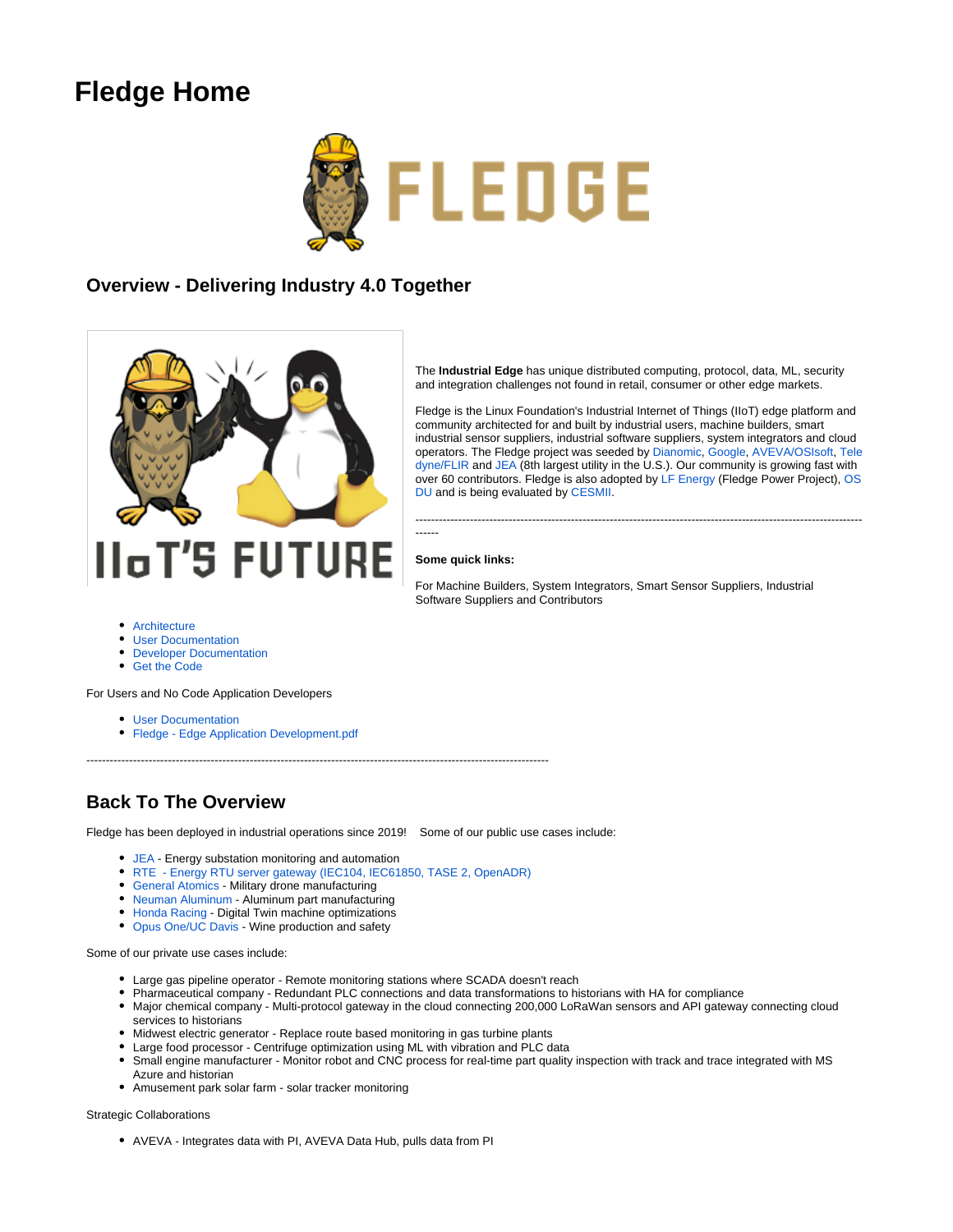- ACDP MS Azure Integration
- Beckhoff Collects data from PLCs
- Cisco Operates in Cisco containers
- FLIR Connects, collects and integrates FLIR cameras, Spinnaker for Computer Vision applications, REST for data feeds
- Google Integrates Google's IoT Core, GC Pub/Sub, TensorFlow, Tensorflow Lite, AutoML, ML Edge
- HarperDB Integrates data with DB
- Nexcom -J1939 and J1708 integrations, Coral integration
- Nokia Integrates NDAC private LTE and 5G
- ThinkIQ Integrates
- Wago Collects data from PLCs, operates in container
- In Progress
	- AWS Sitewise Integration

We invite you to use Fledge and contribute to the Fledge Project. And, we look forward to delivering the Industrial 4.0 vision together.

## **Collect, Transform, Integrate - Industrial IoT Fundamentals**

Fledge connects to all OT data sources (PLCs, DCS, CNC, robots, sensors, etc) supporting the many legacy, current and emerging protocols, networks and methods found in industrial use. The data types from these machines goes beyond time-series data including image, vibration, radio metric and more.

Second, Fledge collects and aggregates this data on the edge.

Third, Fledge transforms, processes, filters, stores, analyzes, alerts and notifies on the edge. Applications may be as simple as converting celsius to Fahrenheit or multi-protocol gateway transformations that map data from different schemas/protocols or as complex as ML/AL and computer vision detecting anomalies or optimizing operations from the edge.

Fourth, Fledge has bi-directional write capability for set-point control. Using Linux, this control function is not intended for RTOS applications. However, it is suitable for writing PLC instructions or sub-second control functions.

Last, Fledge Integrates the data to any and multiple destinations simultaneously creating a smart secure and scalable OT data fabric from sensors and machines to industrial systems and clouds.

### **Industry 4.0 Requires a 4.0 Edge**



### **Fledge - The Open Source Industry 4.0 Edge Governed by the Linux Foundation**